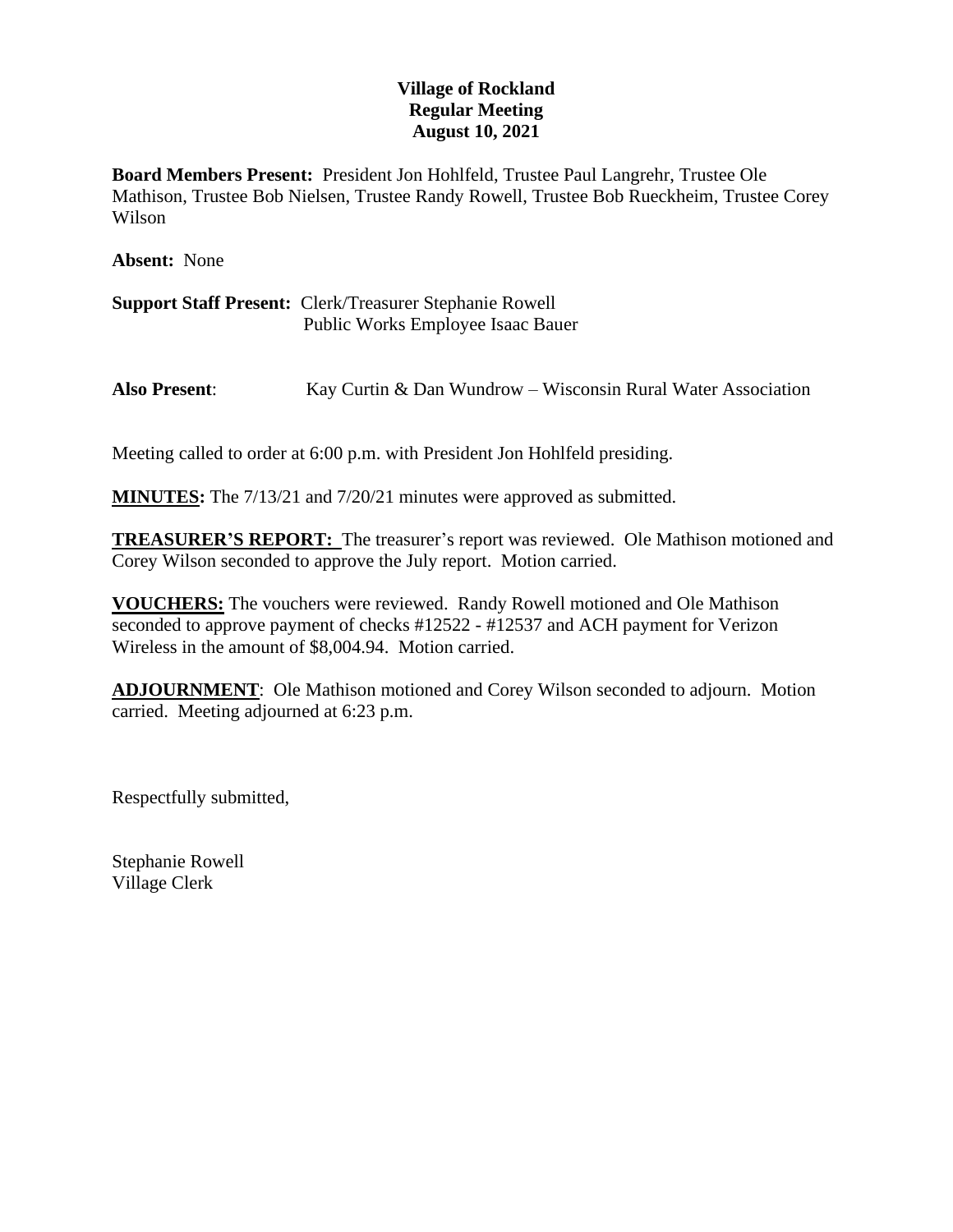## **Rockland Water & Sewer Utility Board Meeting Minutes August 10, 2021**

**Board Members Present:** President Jon Hohlfeld, Trustee Paul Langrehr, Trustee Ole Mathison, Trustee Bob Nielsen, Trustee Randy Rowell, Trustee Bob Rueckheim, Trustee Corey Wilson

| <b>Support Staff Present: Clerk/Treasurer Stephanie Rowell</b> |
|----------------------------------------------------------------|
| <b>Public Works Employee Isaac Bauer</b>                       |

**Also Present**: Kay Curtin & Dan Wundrow – Wisconsin Rural Water Association

Meeting called to order at 6:23 p.m. with President Jon Hohlfeld presiding.

**MINUTES:** The 7/13/2021 minutes were approved as submitted.

**TREASURER'S REPORT**: The July Treasurer's Report was reviewed. Ole Mathison motioned and Randy Rowell seconded to approve the reports as submitted. Motion carried.

**VOUCHERS**: The vouchers were reviewed. Ole Mathison motioned and Bob Rueckheim seconded to approve payment of checks #4968 - #4982 in the amount of \$27,535.18. Motion carried.

**WRWA:** Kay Curtin and Dan Wundrow from WRWA were present to discuss their findings with the current situation of the WWTP and energy audit. There are current issues that need to be repaired/replaced due to non-maintenance practices previously. Dan was able to find some energy savings that will be beneficial with his energy audit. Well #1 needs a new pump, by replacing the pump this could be a savings of up to \$500 per year. Well #2 can be turned down to 47 hertz which could potentially save up to \$1,000 per year. As it is currently it costs the village \$7,916 a year to pump water, whereas with the above-mentioned changes it could save \$3,321 a year. Kay advised that the mixer in the sludge tank is not working and the sampler had not been working as well. She recommends that the muffin monster be removed and scum removal updated to a more efficient system. The village is planning to do the needed upgrades with the help of a grant that was recently awarded. The following is a summary from Kay Curtin after her visit to the WWTP on June 4, 2021:

Village of Rockland report June 4 visit

On June 4, I visited the Village of Rockland Wastewater Treatment facility at the request of the town clerk and mayor from a previous phone call. I met with Isaac Bauer, the new operator.

- 1. The mixed liquor in the plant was showing a very old sludge age, or not wasting properly or in a timely fashion. It had a very dark color, and under microscopic observation, only showed colony stalked ciliates and no other protozoa, an indication of old sludge age. We were unable to use the sludge core depth finder (sludge judge), as the check valve on the one owned by the village was broken. I gave Isaac the order information for a new one, which is essential for control of the clarifier.
- 2. I brought my dissolved oxygen meter, which was the same model as the one at the WWTP, and showed Isaac how to use it. The meter that the Village owns was not properly calibrated, nor did it have the proper moisture content added for calibration. I had shown the previous operator how to do this, and to order membrane replacements for the meter. We did not find the membrane kit. I also could not find the calibration chart that I had sent to the previous operator. I had asked the previous operator to check each ditch every day for the dissolved oxygen level, which is critical to operation, but did not find these records. When we checked each ring of the ditch, the dissolved oxygen was very low. This is a problem, as the bacteria and protozoa require a minimum of 1.5 to 2.0 mg/L of oxygen in the inner ditch to survive. We measured less than 0.7 mg/L.